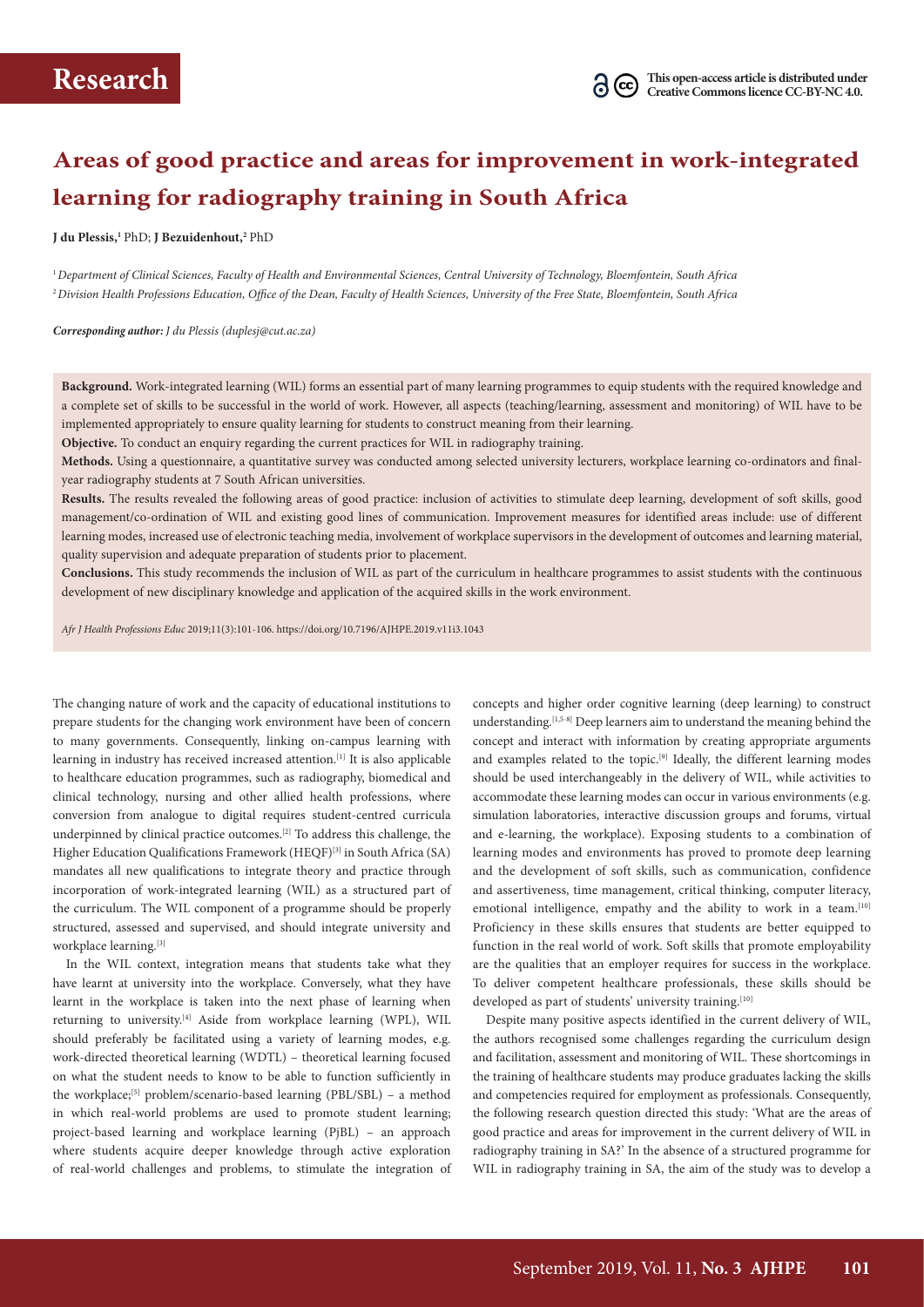WIL education and training programme for radiography by focusing on the requirements of the HEQF.[3] The main objective was to conduct an enquiry with regard to the current practices for WIL in radiography training.

The developed programme was shared with the WIL co-ordinators at all participating SA universities for implementation in their programmes.

We report only on the areas of good practice and areas for improvement derived from a multifaceted enquiry with regard to the current status of WIL in radiography training at universities in SA.<sup>[8,11-17]</sup> Curriculum developers across all healthcare programmes can benefit from relevant information provided by this research to rectify possible shortcomings in the WIL component of their training.

## **Methods**

#### **Research design and data collection**

Data for this cross-sectional, descriptive study were collected by means of a quantitative questionnaire survey. The questionnaire was developed by the researcher, who was guided by a questionnaire used for a benchmarking project on WIL conducted by the University of Tasmania (UTAS), Australia.<sup>[16]</sup> With reference to curriculum design, teaching/learning, assessment and monitoring of WIL, the researcher developed the questions to specifically enquire about the delivery of WIL in radiography training at participating institutions. The questionnaire consisted mainly of 27 closed questions and allowed opportunity for open-ended comments. The same questionnaire was distributed to purposively selected lecturers, WIL co-ordinators and final-year students (who had been exposed to the thematic areas longer than other students) at all 7 SA universities offering radiography training. Questions were rated from level 1 to 3, where level 1 indicated that effective strategies for the thematic areas were implemented successfully across the programme, and level 3 indicated that effective strategies for the thematic areas were not implemented successfully across the programme. Level 2 indicated existing strategies as useful, but with some limitations towards the sound implementation of these strategies.<sup>[16]</sup> To augment the information, participants had the opportunity to provide comments.

#### **Sampling and statistical analysis**

The empirical phase of the study consisted of the administration of an electronic questionnaire to lecturers (*n*=14/32; 44% response rate) and WIL co-ordinators (*n*=22/44; 50% response rate), and a hard-copy questionnaire to final-year radiography students who had been exposed to WIL for a 3-year period (*n*=146/146; 100% response rate). The questionnaire was designed to obtain the views of all role players in the current training and delivery of WIL in radiography training at 7 SA universities. Purposive sampling was used to select lecturers and supervisors, and random sampling was used for students by selecting every second student from the class list.<sup>[17]</sup> The quantitative data were analysed by a statistician (e.g. frequencies, standard deviations, significance) and then organised, summarised and presented as descriptive statistics.[18] Qualitative data from the open-ended comments were organised in themes that mirrored the concepts covered in the questionnaire.

#### **Ethical approval**

The Ethics Committee of the Faculty of Health Sciences, University of the Free State, Bloemfontein, SA, approved the protocol (ref. no. ECUFS NR 106/2012). Additional approval was granted by the heads of department at the 7 universities. To ensure anonymity, the questionnaires were coded

using a number system. Validity was enhanced by the questionnaire being piloted on 4 lecturers, 4 supervisors and 4 final-year radiography students. Their recommendations were applied before distribution of the final questionnaire.

### **Results**

## **Areas of good practice**

When comparing the activities of lecturers to stimulate deep learning in the WIL environment, the results showed that lecturers' and students' feedback indicated similarity on only 3 actions (Fig. 1), including individual work (lecturers 62%; students 54%), group work (lecturers 61%; students 64%), and sharing responses (lecturers 63%; students 67%). For the other actions to stimulate deep learning, a difference in opinion between the lecturers and students was observed, from 12% (asking questions – lecturers 93%; students 81%) to 21% (issuing a challenge and allowing constructive critique – lecturers 82%; students 61%). There was also a difference between lecturers and students regarding the posing of a problem to stimulate deep learning (lecturers 82%; students 76%). There was a strong correlation between the lecturers' and students' results regarding the use of actions to stimulate deep learning  $(r=0.664)$ , indicating that most of the lecturers and students reported positively about the use of actions to stimulate deep learning in their programmes.

The development of soft skills was also identified as an area of good practice in the current delivery of WIL. Most lecturers (96%) confirmed the development of soft skills in the facilitation and assessment of WIL at their respective institutions. Ninety-four percent of students indicated that soft skills were important for a healthcare professional to work effectively. Students reported the attainment of soft skills in their WIL programmes as follows: professional and ethical behaviour (88%), communication (with patients, peers and managers) (91%), critical thinking/problem-solving (86%), integration of theoretical knowledge and practical skills (84%), teamwork (84%) and use of technology (85%) (Fig. 2). Eighty-two percent of students confirmed that they were assessed on the attainment of soft skills in the WIL component of their programmes. When asked whether the employer created sufficient opportunities to develop skills and abilities in the workplace, 82% of students answered positively.



*Fig. 1. Comparison of actions to stimulate active/deep learning.*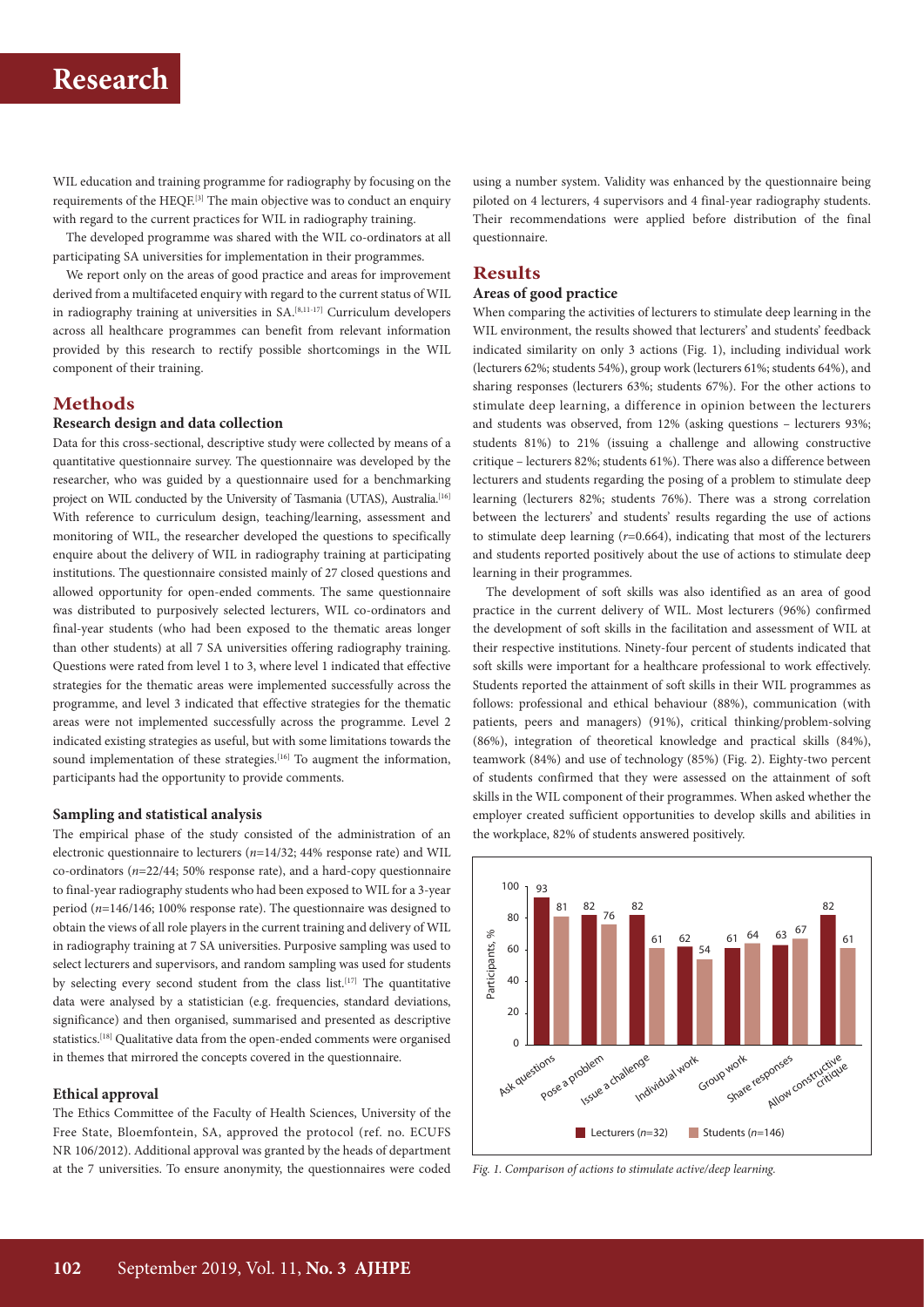

*Fig. 2. Students' perceptions of the attainment of graduate attributes (soft skills) (*n*=146) .*

WPL supervisors were certain about who was responsible for the general management of WIL at their institutions (Fig. 3). They confirmed that the management and co-ordination of WIL are primarily controlled by the learning programme at the university (55%) in collaboration with the WPL supervisor in clinical practice (55%). The management and co-ordination of the WIL practices of students through the WIL central office at the 7 participating universities was 23%, while the role of the faculty was 9%.

There were adequately established lines of communication between all the universities and their clinical sites, although a variety of communication systems was used. The results in Fig. 4 show that email correspondence is the preferred line of communication between the co-ordinator/s at the university and the WPL supervisors at the clinical institutions (86%). Advisory committee meetings were indicated as the second most used mode of communication regarding WIL-related and WPL-related matters (77%), followed by standing committee meetings (41%). Some universities indicated WIL committee meetings as the line of communication between the involved parties (23%). Another 23% indicated that other avenues were followed for communication between the different parties.

#### **Areas for improvement**

Certain areas for improvement were identified in the current application of WIL at participating universities, including the use of different learning modes for the facilitation of WIL. As shown in Fig. 5, WPL is the preferred learning mode of all lecturers in the participating programmes (100%). WDTL was used by 71% of the lecturers. Learning modes such as PBL/ SBL, which are perfectly suitable for teaching in the WIL environment, were indicated as being used by 50% and 57%, respectively. Only 43% of lecturers indicated the use of PjBL to facilitate the learning process in WIL.

An area showing a huge discrepancy in the responses of lecturers and students was the use of different types of electronic teaching media (Fig. 6) to facilitate learning when using the different learning modes of WIL.



*Fig. 3. Responsible entity (*n*=44). (WIL = work-integrated learning.)*





*Fig. 4. Lines of communication (*n*=44). (WIL = work-integrated learning.)*

*Fig. 5. Types of curricular modalities/learning modes used at participating institutions (*n*=32). (WDTL = work-directed theoretical learning; PBL = problem-based learning; SBL = scenario-based learning; PjBL = project-based learning; WPL = workplace learning.)*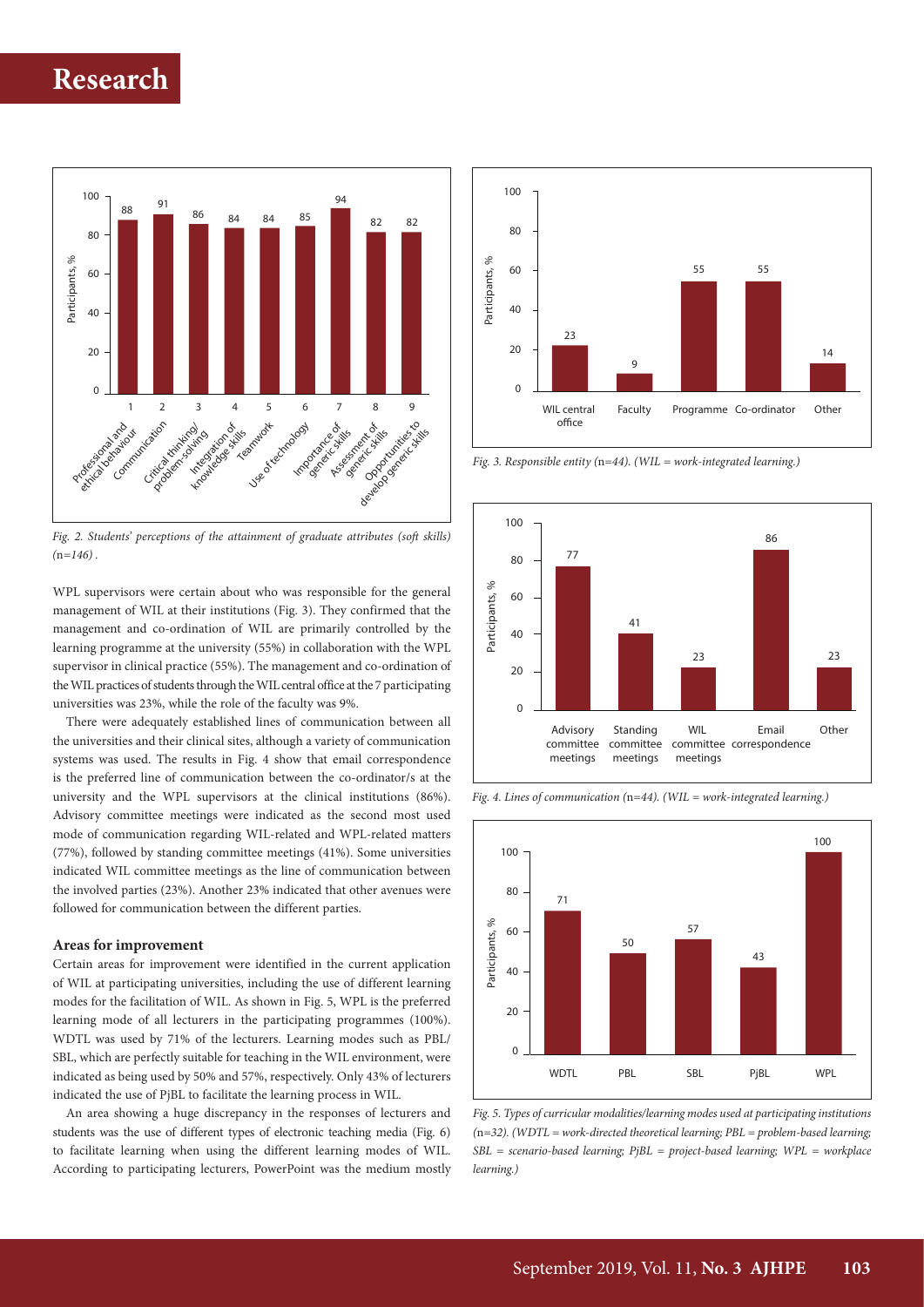## **Research**

used when teaching WIL (100%), followed by video (74%), the internet and Blackboard (67%), and Skype (56%). The correlation between responses from students compared with those of lecturers was observed only for the use of PowerPoint (students 94%; lecturers 100%). Students indicated the use of video in teaching of WIL (45%), as well as the internet (46%), Blackboard (52%) and Skype (34%).

Other areas of concern included the involvement of WPL supervisors in the development of learning outcomes and learning material for the WIL component, as 50% of the WPL supervisors were positive regarding involvement, 27% indicated no involvement and 23% indicted some involvement (Fig. 7). The visitation of students by lecturers while placed for WPL seems to be a considerable challenge across all participating learning programmes. It was worrisome that 32% of the participating WPL





*Fig. 6. Comparison of electronic teaching media used for work-integrated learning.*

*Fig. 7. Involvement and visitation. (WIL = work-integrated learning.)*

supervisors indicated that the WPL students were never visited by university lecturers (Fig. 7). Only 45% of the WPL supervisors indicated frequent visits, while the remaining 23% reported limited visits. The frequency of visitation only once a year by a university lecturer/WIL co-ordinator was indicated by 23% of students. The frequencies of biannual and quarterly visits were both rated at 9%, while monthly and weekly visits were rated at 18% and 14%, respectively (Fig. 7).

The lack of training of supervisors and preparation of students prior to placement for WPL in clinical practice were regarded as a concern regarding the success of WIL. Only 41% of the WPL supervisors indicated that they had received appropriate training from their institutions for their supervisory role. However, a substantial number of WPL supervisors indicated some training (32%) and no training (27%) (Fig. 8). Related to the preparation of students before placement for WPL in clinical practice (Fig. 8), the supervisors indicated in favour of such pre-placement training (76%). The remaining 26% indicated no pre-placement training programme (5%) and limited pre-preparation training (19%).

## **Discussion**

Alignment of the outcomes with the level descriptors and exit-level outcomes for a qualification, as proposed by the South African Qualifications Authority (SAQA),<sup>[19]</sup> is imperative for successful teaching and learning in any programme. Therefore, the alignment of the learning outcomes for WIL with teaching/learning activities and assessment strategies is essential to the quality of learning. Lecturers and supervisors should embrace activities to stimulate deep learning, especially when working in the WIL components of their programmes. Deep learning is stimulated when working under the guidance of an experienced professional. Such assistance can stimulate critical thinking to help graduates/students link different concepts and thus develop a graduate who can function as an admirable professional in the workplace.<sup>[20,21]</sup>

A key purpose of WIL is to provide graduates with a comprehensive set of soft skills preferred by potential employers, as indicated previously.<sup>[4]</sup> Therefore, the incorporation of soft skills in the WIL curriculum of healthcare programmes should be encouraged. Similarly, the attainment of soft skills should be included in the assessment of WIL, whether assessed at the university or while the student is doing WPL. The WIL environment is ideal for assessing whether students have attained soft skills, and whether they are



*Fig. 8. Training of workplace learning supervisors and preparation of students before placement.*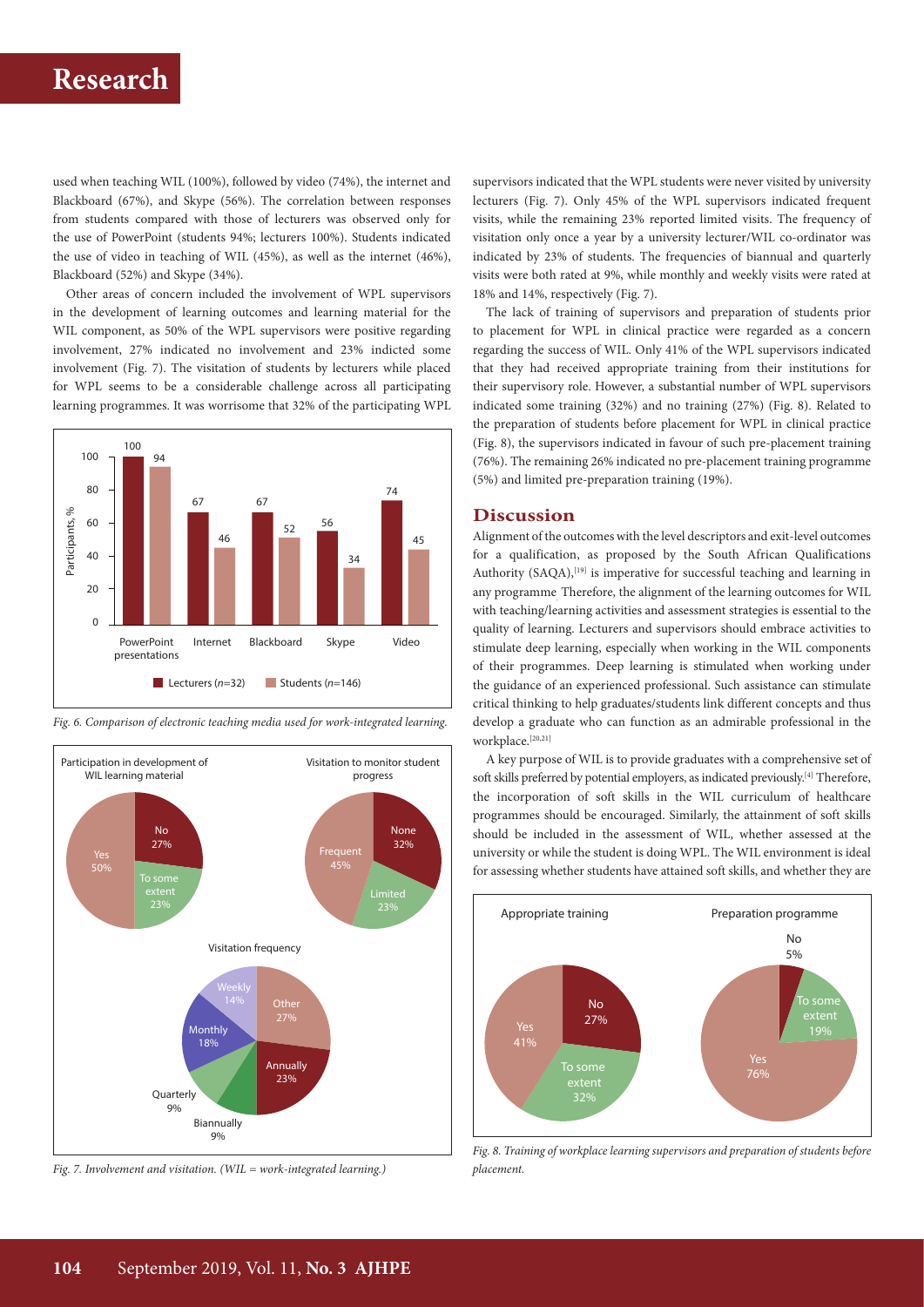## **Research**

able to apply them across a number of activities to ensure preparedness for clinical placement.

The management of WIL in a learning programme cannot be prescribed and may vary widely between programmes. However, the success of a WIL programme depends on the meaningful interaction of all the role players (students, universities and industry).[22] It is therefore not important who the manager of the WIL component of the programme is, as long as collaborative action occurs between the WIL central office, learning programme, WIL co-ordinator/s, WPL supervisors in clinical practice and students. Similarly, good communication is an important aspect in ascertaining collaboration among role players, who need to communicate expectations about outcomes, assessment practices and monitoring. The avenues for communication between the different role players for WIL can also not be prescribed. It is important, however, that proper and timely communication occurs between the role players to ensure quality of learning in the WIL environment.

The results confirmed that WPL is still the preferred learning mode for training of healthcare professionals in the WIL environment. Also noteworthy is that a large percentage of the lecturers (71%) used WDTL when teaching WIL. Conversely, PBL/SBL and PjBL were indicated across the spectrum of participating lecturers as being average (i.e. 43 - 57%). For many health professions in SA, the popular use of WPL can be explained by these professions having had a professional body which, in the past, had prescribed a certain number of hours that students had to be placed in clinical practice as a prerequisite to obtain the qualification. This learning mode was compulsory. Nevertheless, the importance of PBL/SBL and PjBL in the WIL environment to stimulate the integration of theoretical knowledge with workplace skills development cannot be overemphasised. These learning modes are ideally suited to facilitate WIL, focusing on reallife problems and stimulating students to form the necessary links between what has been learnt in the classroom and what happens in the workplace.<sup>[23]</sup> The different learning modes should be selected carefully to fit the purpose and level of students' learning.<sup>[7]</sup>

Facilitators must empower themselves to use electronic teaching media in an era where laptops, data projectors and internet connection have become part of everyday life. This is even more relevant in the healthcare professions, such as radiography, where online libraries and other electronic teaching tools are readily available. Students value lecturers' use of digital resources, which, alongside other forms of teaching support, steer them through the potentially overwhelming volume of work they have to master.<sup>[24]</sup> Even though frequent visitation by a lecturer cannot be prescribed, it stimulates a culture of trust among all role players in the WIL environment. Frequent visitation by lecturers/WIL co-ordinators while doing WPL contributes to the success of the latter (personal communication with: (*i*) Mr Henri Jacobs, director, Work-integrated Learning and Skills Development, Central University of Technology, Bloemfontein, 12 October 2013; and (*ii*) Dr Marius Wessels, head, Cooperative Education Unit, University of Johannesburg, 11 March 2012). If frequent visitation is not possible, clear guidelines for monitoring and assessment must be available to WPL supervisors. It is even more important to train WPL supervisors correctly. The importance of supervision during WPL cannot be overemphasised, especially when policies and regulations regarding professional practice and human rights govern patient-related actions and activities. Students' WPL experience is an extension of the learning process. Therefore, supervisors should provide opportunities to bridge the two experiences and receive training for their

important role of supervising students towards attaining a complicated set of skills.[25]

In most health professions programmes, it has become increasingly important that programme developers consider the development of soft skills during a preparation programme prior to placement of students in clinical practice. An increasingly demanding work environment requires that students have skills pertaining to professionalism, communication, the ability to work in groups, critical thinking and problem-solving.[26] Therefore, at many universities, the inclusion of a core curriculum is now compulsory in an effort to address the acquisition of soft skills. We recommend that firstyear students be kept at university for some time before placement for WPL to develop these soft skills.

## **Conclusions and recommendations**

We believe that the inclusion of WIL as part of the curriculum in many healthcare programmes will assist students to interchange continuously between disciplinary knowledge and the application of skills in the clinical environment. The delivery of quality WIL programmes is seen as an excellent tool to equip students with the employment qualities needed in a growing and increasingly demanding economy. At the conceptual level, it became clear that for education and training programmes to influence the quality of graduates for work in the health sector, new WIL curricula will have to be designed with a vision to align the teaching/learning, assessment and monitoring of the programme. The newly developed programme for WIL is currently being implemented and evaluated continuously to improve its delivery in radiography training in SA.

After comparing the results of the study with the challenges identified in the introduction, we recommend the following towards improvement of WIL practices in health programmes:

The teaching and learning of WIL in all health programmes should be planned and structured to incorporate different learning modes and environments such as skills and computer laboratories, not only the workplace.

The visitation of students by a university lecturer while they are engaged in WPL should receive urgent attention. Planning in conjunction with the available support structures at the university should be done to ensure that all students are visited as often as possible while they are engaged in WPL.

The developers of health professions programmes should give urgent attention to the training of WPL supervisors to ensure quality delivery of WIL. In this regard, we suggest the delivery of a structured course with continuing professional development units to encourage WPL supervisors to empower themselves for supervision and mentoring of students in clinical practice.

#### **Study limitations**

The main limitation of the study was that the student sample was limited to final-year radiography students; therefore, the perceptions of students regarding current WIL practices in the first and second years of study were excluded.

**Declaration.** The article is based on research conducted by JdP in partial fulfilment of her PhD thesis in Health Professions Education.

**Acknowledgements.** Dr Daleen Struwig, medical writer and editor, Faculty of Health Sciences, University of the Free State, Bloemfontein, for technical and editorial preparation of the manuscript.